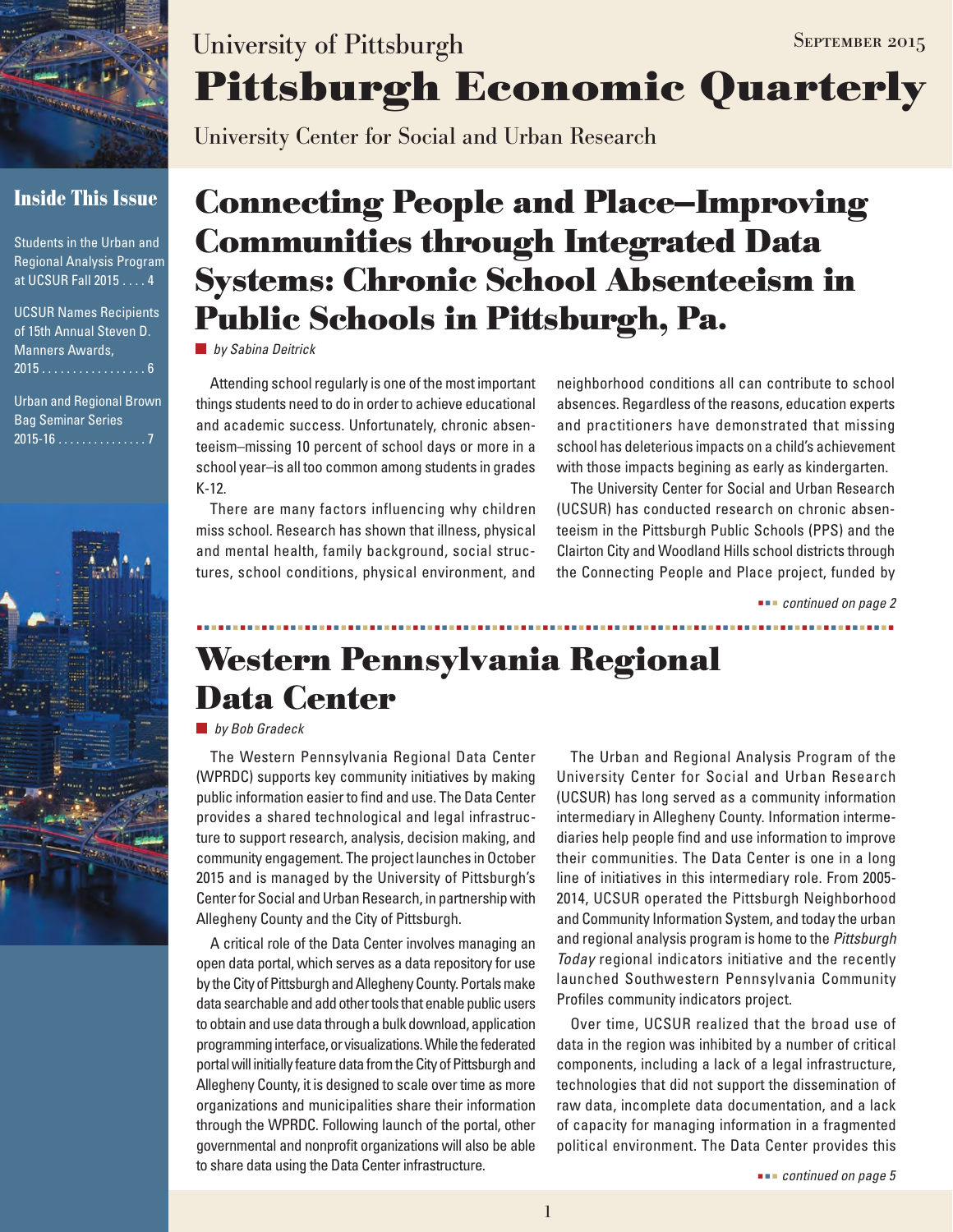#### **Connecting People and Place**

 *continued from page 1*

the Annie E. Casey Foundation and the Urban Institute, and through the National Neighborhood Indicators Partnership.

The goal of the project is to integrate place-based data with other sets of information on students to understand better multifaceted factors affecting students' school attendance and chronic absenteeism. The means to do this is through data integration, which links different data sets together and creates a richer base of information. By bringing together administrative data sets from different sources, a more comprehensive analysis of interrelated factors affecting social conditions can be conducted.

For this project, UCSUR worked in partnership with the Allegheny County Department of Human Services (DHS). DHS is a national leader in data integration through its Data Warehouse. Combining internal and external administrative databases, including data from public school districts, DHS uses the Data Warehouse to improve services to its clients.

Integrating student data into its Data Warehouse allows DHS and school officials to analyze school outcomes for students involved in human services and work to develop successful strategies to help those in need. The data sharing efforts have been achieved through formal agreements and confidentiality standards.

![](_page_1_Figure_7.jpeg)

![](_page_1_Figure_8.jpeg)

\*Chronic absence rate was computed by adding the number of days of excused and unexcused absences divided by total days enrolled for each student. The binary variable was created (no <10%; yes  $\geq$  10%).

DHS has worked with researchers at the University of Pittsburgh to study chronic absenteeism in the Pittsburgh Public Schools in the past. This project builds on that effort. The project specifically addresses chronic absenteeism by attributes of the student, place, and parcel that could potentially affect school attendance. We linked information from DHS, school-level data, and neighborhood and property data to discover new relationships between external factors and student attendance. By linking additional datasets covering neighborhood conditions with data on students, human services involvement, and school attendance, we were able to construct a more detailed view into potential causes and interrelationships of factors affecting students' attendance and absenteeism.

The project included school-level data from the PPS and the Woodland Hills and Clairton City school districts for 2013. Though results here will focus on students in the PPS, chronic absenteeism was a critical issue across the three school districts (see Table 1).

Within the PPS, chronic absenteeism is a problem across all grades. A quarter of students or more in most grades experienced chronic absence from school in 2013 (see Figure 1). For this study, chronically absent students were identified as missing 10 percent or more days of the school year, regardless if they were excused and unexcused absences.

The project conducted different types of statistical analys with the data, including Classification and Regression Tree Analysis (CART). CART is a data mining technique that identifies important predictor variables of a categorical dependent variable using a nonparametric, iterative process. It differs

### **Table 1. Number of chronically absent students per school district, 2013**

| <b>School district</b>                | <b>Number of</b><br><b>students</b> | <b>Number of students</b><br>chronically absent<br>(≥10%) | <b>Percent</b> |
|---------------------------------------|-------------------------------------|-----------------------------------------------------------|----------------|
| <b>Pittsburgh Public Schools</b>      | 23,992                              | 6.033                                                     | 24.5%          |
| <b>Woodland Hills School District</b> | 3,620                               | 1.029                                                     | 28.4%          |
| <b>Clairton City School District</b>  | 732                                 | 223                                                       | 30.5%          |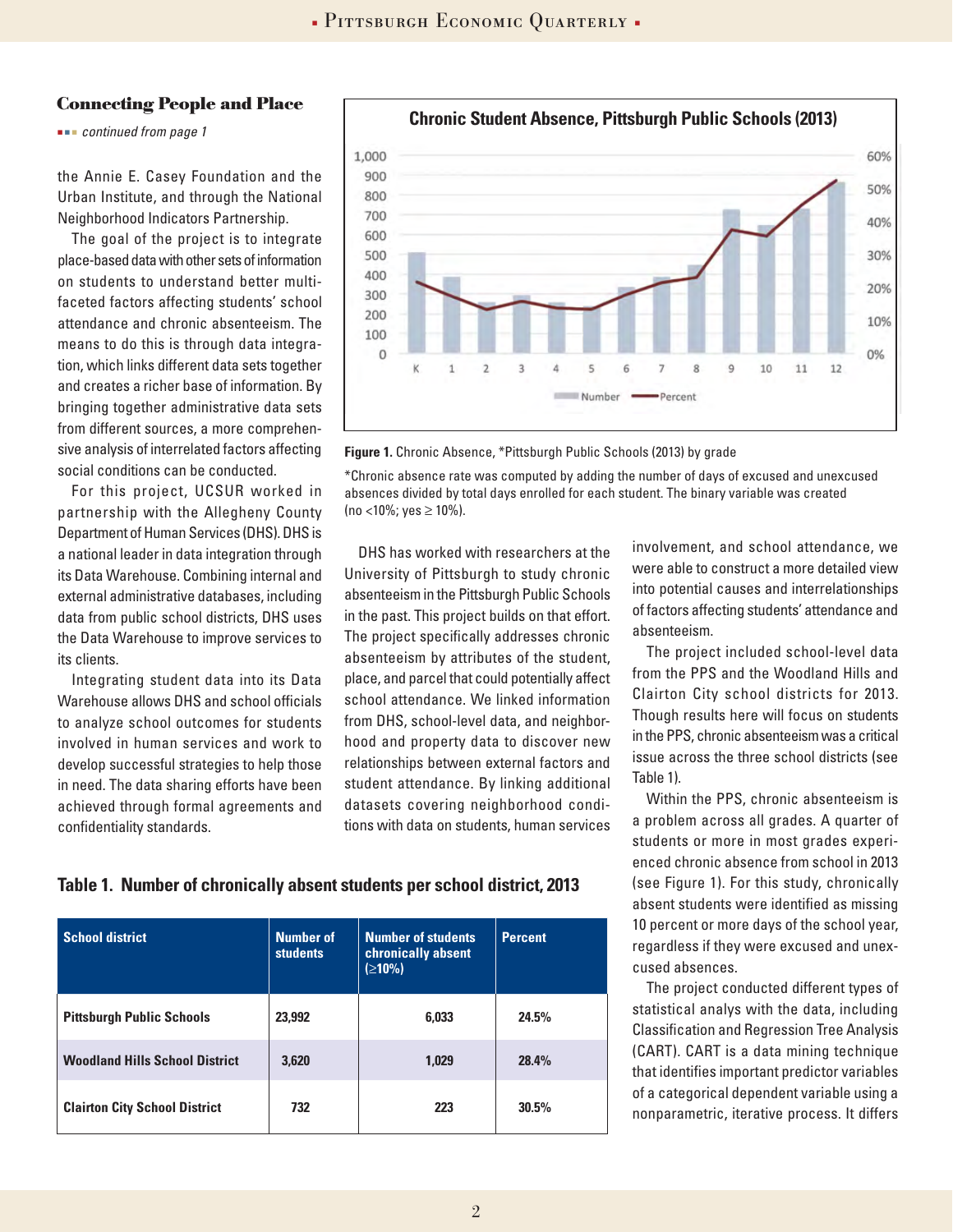$-$  SEPTEMBER 2015 $-$ 

from parametric statistical analysis by examining potentially many more predictors as well as examining interactions among predictor variables.

The CART data mining method is appropriate for large integrated data, as compiled here. For much of the research on chronic absenteeism, the addition of data on neighborhood and built environment conditions has not been extensively tested, making exploratory analysis with less clearly defined hypotheses is a valuable contribution.

Using results from the CART model, a combination of data on students and the built environment produced significant predictors of chronic absence. Specifically, data from the school district, DHS program involvement, census and other neighborhood indicators, and house assessments created the largest differences in students who were chronically absent from those who were not.

These interrelated predictors were the results when the model was tested for combining grades into two groups: grades K–5 and grades 6–12 (see Table 2). For both groups, the top eight predictors with the highest average importance value show a mix of student and neighborhood effects, and for both groups, the variable "within year school move" showed the strongest effects.

Each grade was also examined individually through the CART model. For instance, focusing on first grade students in the Pittsburgh Public Schools in 2013, 16.7 percent of students were chronically absent from school. Again, as with the above groups, the variable that created the largest difference between students who were chronically absent from those who weren't was the "within year school move" variable.

Moving during the school year can create many disruptions for students, including changing schools, new transportation routes, delays in processing the change and reassigning children, and other family disruptions. The prevalence of the school move variable as a predictor suggests that students who move are particularly at risk of missing school and may need additional attention from schools and stakeholders.

For first graders, two neighborhood effect predictors contributed to chronic absence: violent crimes and median sales prices of housing in the neighborhood. For first graders who did not move during the year, a violent crime in the neighborhood was enough of a predictor alone that 20.6 percent of the students were chronically absent. Violent crimes in a neighborhood appear as a predictor of chronic absence for other earlier

grades in the study, suggesting that awareness and outreach in elementary schools could be a possible outcome, as children, their families, or both make attendance decisions in the face of violent crimes.

The housing sales price variable is an important predictor reflecting the effects of neighborhood attributes on school attendance. Children living in lower housing market areas experience higher rates of chronic absence than those in higher housing markets.

 *continued on page 4*

| Grades K - 5                               |                                                                            | <b>Grades 6 - 12</b>                         |                                                                      |  |
|--------------------------------------------|----------------------------------------------------------------------------|----------------------------------------------|----------------------------------------------------------------------|--|
| <b>Variable</b>                            | <b>Explanation</b>                                                         | <b>Variable</b>                              | <b>Explanation</b>                                                   |  |
| Within year<br>school move                 | Student moved during<br>the year                                           | Within year<br>school move                   | Student moved during<br>the year                                     |  |
| Old for grade                              | Students > 6 years of<br>enrolled grade                                    | Free/reduced<br>lunch                        | As indicated by school<br>district                                   |  |
| Ever in Mental<br>Health                   | In DHS Mental Health<br>program at any time<br>in year                     | Ever in Depart-<br>ment of Public<br>Welfare | In any program any time<br>over year (SSI, TANF,<br>food stamps)     |  |
| Ever in<br>Department of<br>Public Welfare | In any program any time<br>over year (SSI, TANF, food<br>stamps)           | Ever in JPO                                  | In Juvenile Justice at any<br>time in year                           |  |
| Homestead<br>exemption                     | County assessment data;<br>Proxy of tenure of student's<br>household       | Old for grade                                | Students > 6 years<br>of enrolled grade                              |  |
| Violent crime<br>rate                      | City of Pittsburgh<br>crime data*                                          | Percent black                                | Census data*                                                         |  |
| <b>Median sales</b><br>price               | County assessment data;<br>gauge of housing market<br>where student lives* | Percent below<br>poverty                     | Census data*                                                         |  |
| Percent below<br>poverty                   | Census data*                                                               | Homestead<br>exemption                       | County assessment data;<br>Proxy of tenure of student's<br>household |  |

### **Table 2. Top Predictors, Chronic Absence in the Pittsburgh Public Schools by Grade Grouping, 2013**

*\* Neighborhood indicators expressed or compiled for Census tracts.*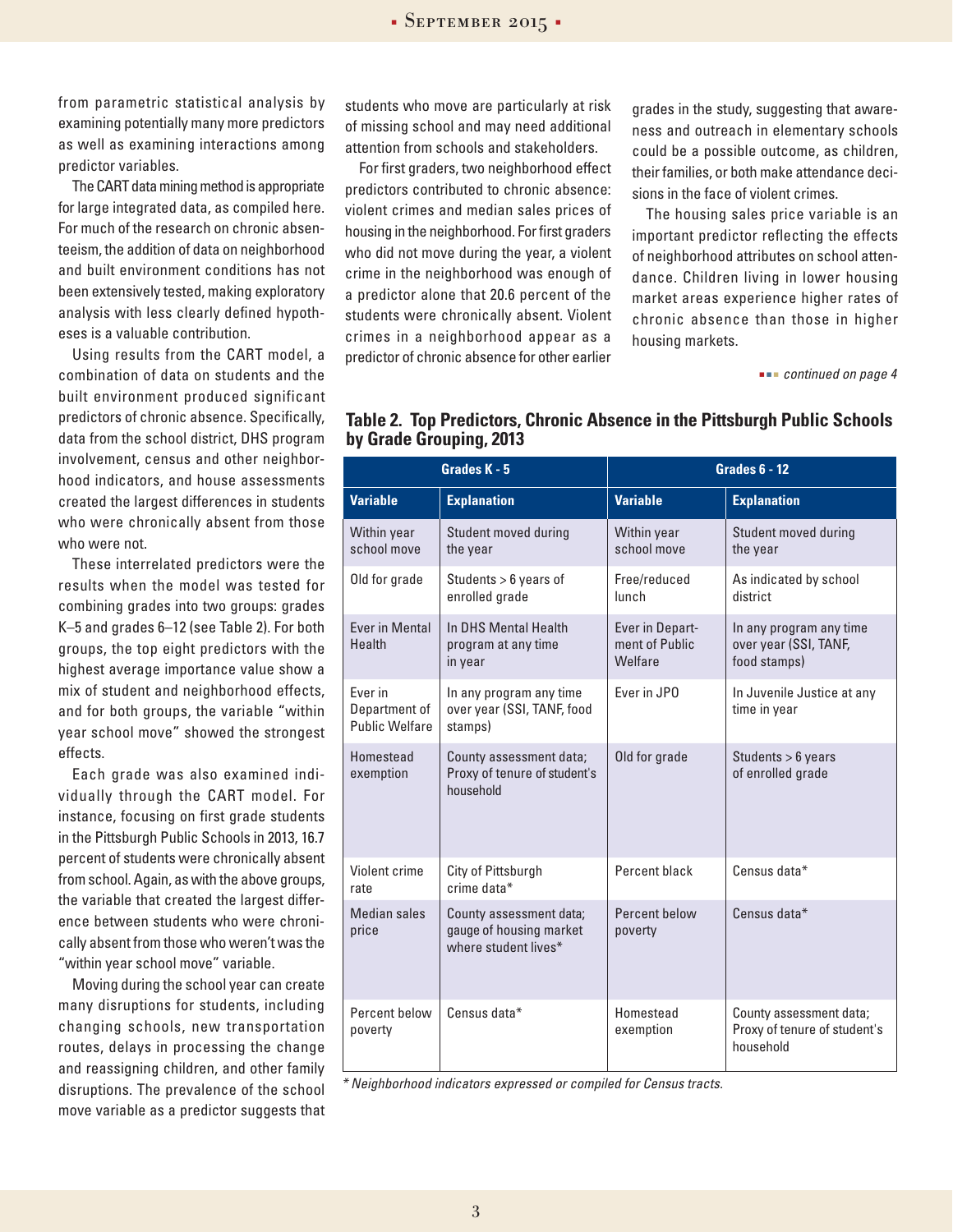#### **Connecting People and Place**

 *continued from page 3*

This would not be an unusual outcome from our understanding of poverty and social conditions, but with CART, the interactions of variables on the dependent variable are combined in "nodes" and can be understood as an interaction affecting chronic absence.

The highest levels of chronic absence for PPS first graders in 2013 from the CART nodes results showed that 48.4 percent of students who moved during the year and lived in a census tract with a house median sales of < \$33,500 were chronically absent.

The next predictor of chronic absence among PPS first graders were for those enrolled in a DHS Mental Health Program. Students in social service programs are at risk for missing school, and program and school stakeholders are already working with these students to improve attendance. The remaining largest predictors among first graders were those who are "old

for their grade;" students receiving free/ reduced lunch; followed by those living in a neighborhood with housing stock largely built before 1914, over 100 years old. These important predictors show that factors of the person, neighborhood, and the built environment can contribute to a student missing school.

In another grade, the first predictor that created the largest split between seventh graders who were chronically absent or those who were not was the indicator of involvement in a Department of Public Welfare poverty program, including food stamps, Temporary Assistance for Needy Families and Supplemental Security Income.

An important predictor in other grades, involvement in a public welfare program, adds more depth through the CART model with interactions among predictors. For those seventh graders in a Department of Public Welfare program and who moved during the year, 52.4 percent of these students were chronically absent, the

highest combination of predictors across the CART model for seventh graders.

Other neighborhood factors that were predictors of chronic absence for seventh graders included neighborhood indicators measuring tax delinquencies, median housing sales prices, number of violent crimes, and a proxy measure of homeownership or rental tenure.

Neighborhood effects were not always among the important predictors of chronic absenteeism in all grades. For instance, for eigth graders in 2013, moving during the year was the most important predictor. However, for chronically absent students who did not move during the school year the most important predictors were receiving a free or reduced lunch and being in the DHS program, Children, Youth and Families.

Continued work on this project extends to area stakeholders in reducing chronic absence. There are many important and successful efforts well underway to promote awareness about chronic absenteeism and

 *continued on page 6*

# **Students in the Urban and Regional Analysis Program at UCSUR Fall 2015:**

*Chengying Luo* is a PhD student at the University of Pittsburgh in the Department of Economics. She completed her bachelor's degree in finance at Shanghai Jiao Tong University. Her main research interests are urban economics and economic development. Luo's current research uses structural and empirical methods to evaluate the effects of institutions and policy changes on housing markets and financial markets. At UCSUR, she is a GSR, working on the advancing entrepreneurship on the Mon Valley project, conducting firm and employment analysis in the region.

*Rachel Peterson* is pursuing a Master of Social Work degree with a concentration in community organization and social administration in Pitt's School of Social Work. Peterson received her Bachelor of Social Work degree from Temple University in May 2015, where she gained valuable experience working with individuals and families in the Philadelphia metro area. She joined UCSUR as a social work fellow and is assisting with both academic and social service implementation of the Southwestern Pennsylvania Community Profiles data tool and Web site.

*Abigael Wolensky* is pursuing a Master of Public Administration with a major in urban affairs and planning at the Graduate School of Public and International Affairs. Wolensky completed her undergraduate degree in urban studies and history at the University of Pittsburgh, with a concentration in urban policy and administration. She serves on the board of Auberle in McKeesport, through her participation in the Johnson Institute for Responsible Leadership Portfolio Program at GSPIA. Wolensky is also co-leader of the Metropolitan Action Group at GSPIA, a student group focused on connecting those interested in urban affairs with opportunities throughout the Pittsburgh region. At UCSUR, Wolensky researches entrepreneurialism and small business development in the Mon Valley as a part of UCSUR's project with the Institute for Entrepreneurial Excellence and Advancing Entrepreneurship in the Mon Valley Region, funded by the U.S. Economic Development Administration and U.S. Department of Commerce.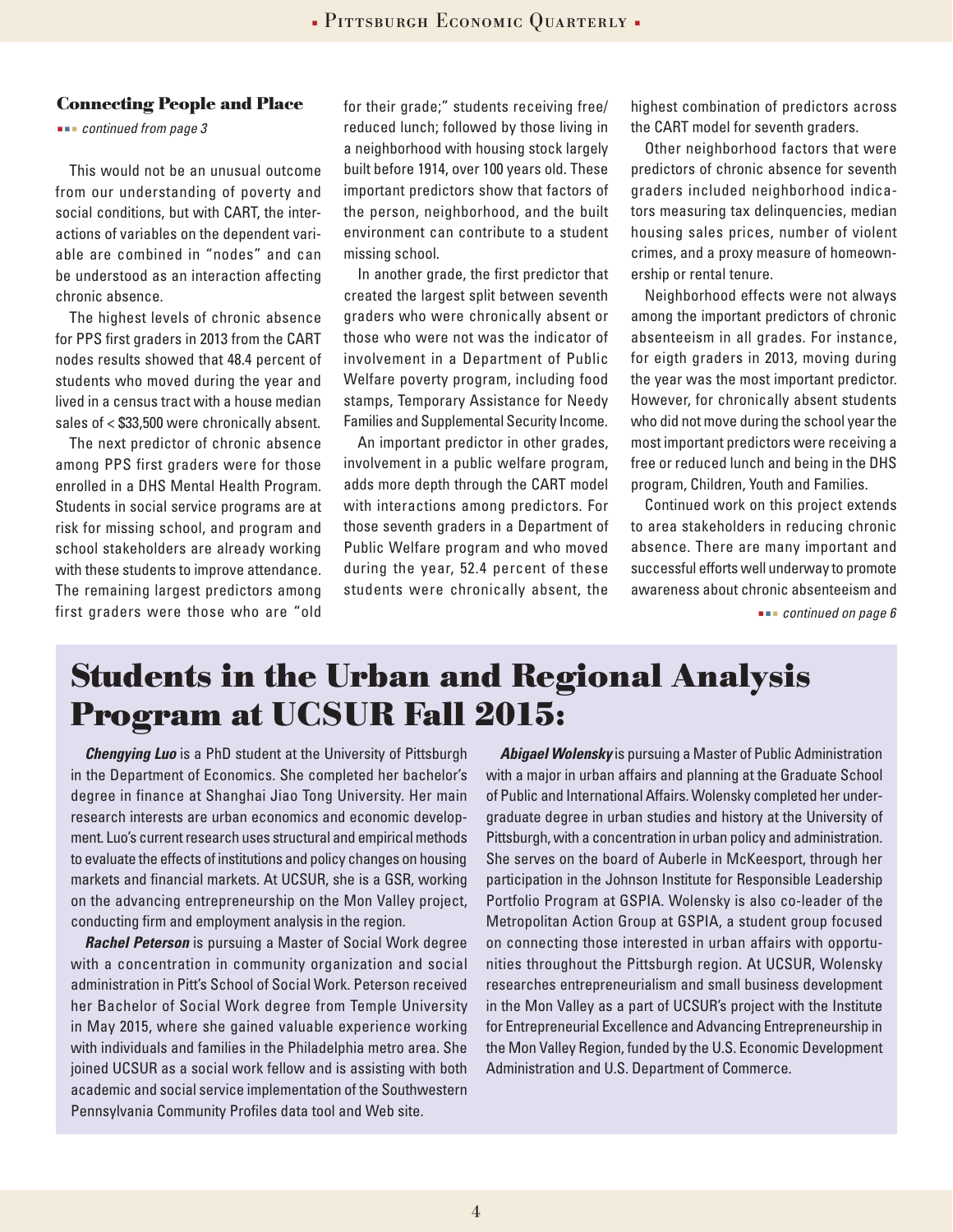#### **Western Pennsylvania Regional Data Center**

 *continued from page 1*

infrastructure while institutionalizing the role of a data intermediary within a regional open data infrastructure.

Our work is inspired and peformed by colleagues in national and international communities of practice. We are deeply appreciative of our partners in the National Neighborhood Indicators Partnership (NNIP), a collaboration of the Urban Institute with local partners in 35 cities to further the development and use of neighborhood-level information systems for community building and local decision-making. The Data Center will provide a number of services to support data publishers:

- The Data Center has partnered with Digital Scholarship Services at the University Library System to develop a standard for properly documenting data through metadata.
- Since open data programs do not provide access to sensitive data, the Data Center has also provided guidance on how publishers can prevent datasets containing personally-identifiable or other sensitive information from being shared inadvertently on the data portal.
- One final role the Data Center's workinvolves helping publishers implement automated publishing processes (often referred to as "Extract Transform Load," or ETL).

The Data Center will also support data users through a variety of trainings, programs, events, and services. One of the mechanisms that will be used to build relationships among data users, learn about data, and discuss shared publication and research priorities will involve data user group meetings. These meetings will cover a variety of topics, consist of a mix of presentations and conversations, and are open to everyone.

Data user guides will also be developed in the coming months to give data users a sense of the purpose for which the data was collected, business processes, software, how applicable standards were involved, suggested data applications (and how to use it), and other details that will help data users. The Data Center will also be involved in research projects, conduct a series of training sessions and workshops, and provide technical assistance and support to a wide variety of data users in the broader ecosystem.

The Data Center's work would not be possible without the trust of our partners and support from the Richard King Mellon Foundation and the University of Pittsburgh.

![](_page_4_Picture_12.jpeg)

**Figure 1:** Western Pennsylvania Regional Data Center Open Data Portal

![](_page_4_Picture_14.jpeg)

**Figure 2:** Western Pennsylvania Regional Data Center Open Data Portal

![](_page_4_Picture_16.jpeg)

**Figure 3:** The Open Data Portal provides data access through download, API, or online visualization.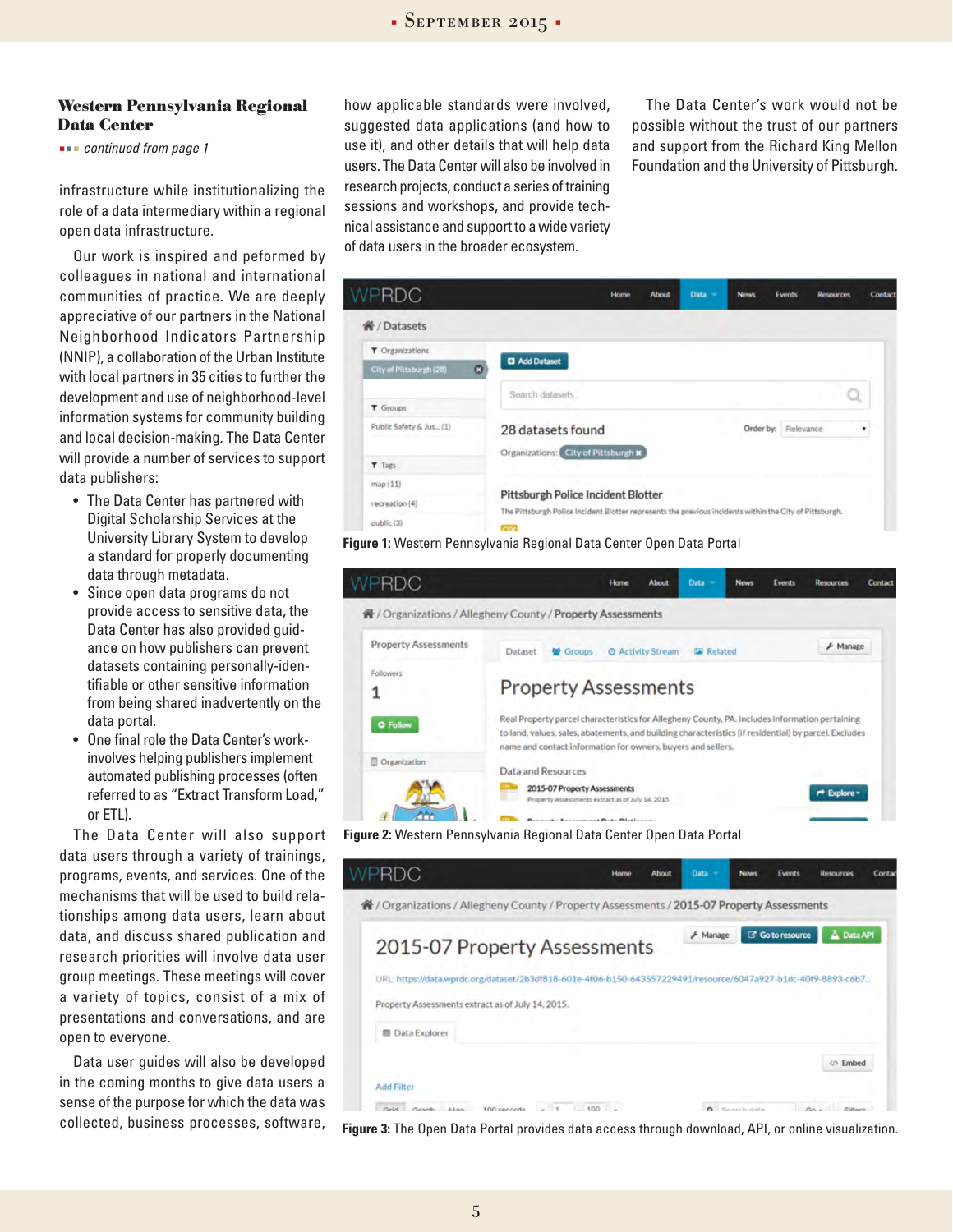# **UCSUR Names Recipients of 15th Annual Steven D. Manners Awards, 2015**

Each year, the University Center for Social and Urban Research (UCSUR) awards the Steven D. Manners Faculty Development Award for promising research and infrastructure projects at the University of Pittsburgh. These awards honor the memory of Steve Manners, a sociologist who began working at the center in 1974 and served as its assistant director from 1989 until his death in September 2000. In research and service to the center and the University community, Steve Manners was dedicated to improving social conditions in the urban environment. UCSUR awarded the first Steve Manners award in 2001.

The 2015 Steven D. Manners award winners are:

*Carissa A. Low, PhD***,** Assistant Professor of medicine and psychology, Biobehavioral Oncology Program, University of Pittsburgh Cancer Institute, "Technology-based assessment of stress during cancer treatment."

The proposed pilot study will use passive data collected by mobile devices (or smartphones and wearable direct-toconsumer fitness trackers with built-in heart rate monitors) to predict ecological momentary assessment of psychological stress during cancer treatment. The goals of the proposed research are to test the feasibility and acceptability of using smartphone and wearable wrist sensors to predict stress ratings during chemotherapy for colorectal cancer; and to develop preliminary machine-learning models to predict patient-reported stress from passively sensed data. The proposed study represents the first effort to integrate passive smartphone and physiological sensor data to predict stress as well as an initial attempt to develop automated stress detection models in the context of active cancer

treatment, a time of significant and fluctuating daily psychological stress. The pilot data collected from 25 patients over four weeks of chemotherapy will be critical to establish feasibility and proofof-concept for this work. If feasibility and preliminary models are supported, this data will guide an external funding application to develop and test a real-time behavioral intervention to reduce stress during cancer treatment.

*Elizabeth Votruba-Drzal, PhD***,** Associate Professor, Department of Psychology, University of Pittsburgh, "The Intersection of Race and Socioeconomic Status in Early Family Life."

Racial and socioeconomic achievement gaps appear in early childhood, persist into adulthood, and undermine long-term wellbeing. Existing research typically examines whether socioeconomic inequalities explain racial skills disparities however, a growing literature exploring the intersection of race and SES reveal that the academic returns to SES differ for black and white families. The processes underlying within-SES racial gaps remain unclear. Yet, increasing evidence suggests that differential proximity to (dis)advantage and corresponding disparities in social capital, cultural capital, and wealth shape family life in critical ways. Nonetheless, no studies have directly explored these pathways. This qualitative study will identify the causal pathways through which distal family factors influence microlevel processes in the family, and thus inform future empirical work and theoretical perspectives on how racial and economic skills gaps emerge and take shape.

### **Connecting People and Place**

 *continued from page 4*

increase students' school attendance. In Allegheny County, the United Way's Be There Attendance Campaign has been a major effort in developing partnerships to promote awareness and create strategies to get kids in school.

This project was conducted with Feifei Ye, Joshua Childs, and Caiyan Zhang of Pitt's Department of Education. UCSUR will continue with other National Neighborhood Indicator Partnership (NNIP) project participants to further understand and expand data integration for important policy issues. UCSUR has been a member of the NNIP, based at the Urban Institute, since 2008.

Through the earlier Pittsburgh Neighborhood and Community Information System and now the Southwestern Pennsylvania Community Profiles (*see PEQ December 2014*), UCSUR has long worked to provide neighborhood-based information to the public and communities and will continue to do so in many ways.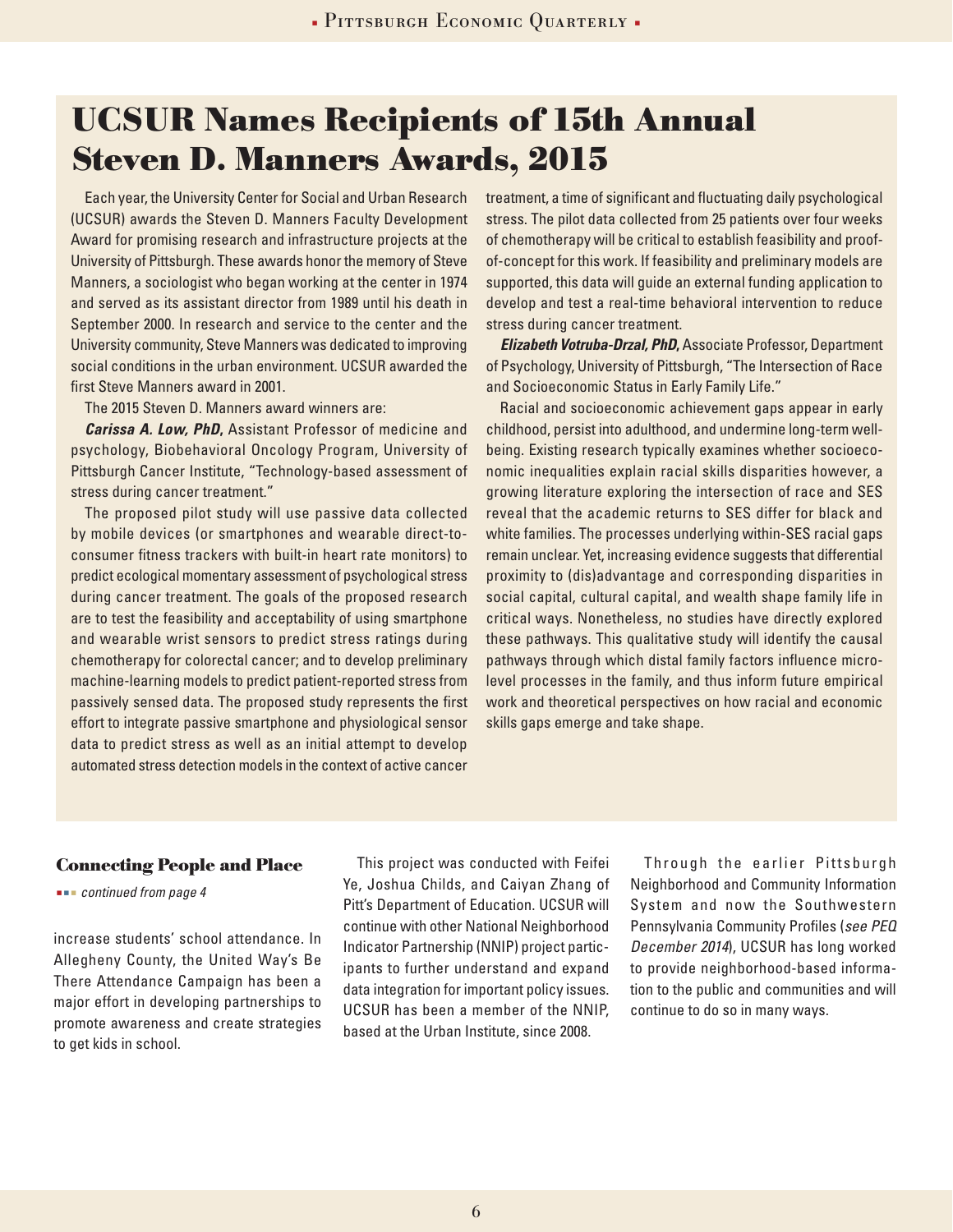# **Urban and Regional Brown Bag Seminar Series 2015-16 Calendar of Events**

## **University of Pittsburgh University Center for Social and Urban Research (UCSUR)**

Unless otherwise noted, all presentations begin at noon and take place at UCSUR (3343 Forbes Avenues, across from Magee-Women's Hospital of UPMC). RSVP to swpa@pitt.edu .

# **2015 Fall Presentations**

## **Modeling Community Mapping: Mashing Up Government Data and Online Community Data in Korea**

### *Friday, October 9, 2015*

Sungsoo Hwang, PhD, Associate Professor, Department of Public Administration, Yeungnam University, Korea, and visiting scholar, Trachtenberg School of Public Policy and Pubic Administration, George Washington University

### **Urban Renewal in Europe: Is Renewing Deprived Areas of European Cities a European Matter**? *Wednesday, October 21, 2015*

Aisling Healy, PhD, Assistant Professor, Department of Political Science, Université Jean Monnet

### **Interdisciplinary Modeling of Environmental Resources: Insights from Three Recent Projects**  *Friday, November 13, 2015*

Michael Blackhurst, PhD, Research Development Manager, Urban and Regional Analysis Program, University of Pittsburgh Center for Social and Urban Research

## **Understanding and Addressing the Housing Crisis for America's Lowest Income Households**

*Friday, December 4, 2015*

Andrew Aurand, PhD, Vice President for Research, National Low Income Housing Coalition, Washington, D.C.

# **2016 Winter/Spring Presentations**

**The Monroeville Doctrine: The Suburbanization of Industrial Research in 20th Century Pittsburgh** *Friday, January 22, 2016* Patrick Vitale, PhD, Faculty Fellow, Draper Program, New York University

## **Coupling Systems, Building Coalitions: Connecting Housing, Energy, and Transit in U.S. Cities** *Friday, February 26, 2016* Barbara Wilson Brown, PhD, Assistant Professor of Urban and Environmental Planning, University of Virginia

## **Operating the Game-theoretic National Interstate Economic Model: A Numerical Example of Aviation Cyber Security**  *Friday, April 15, 2016*

Jiyoung Park, PhD, Associate Professor, Department of Urban and Regional Planning, University of Buffalo

## *Friday, May 20, 2016*

Anna Santiago, PhD, Professor, School of Social Work, Michigan State University, Senior Editor, *Journal of Community Practice*

![](_page_6_Picture_22.jpeg)